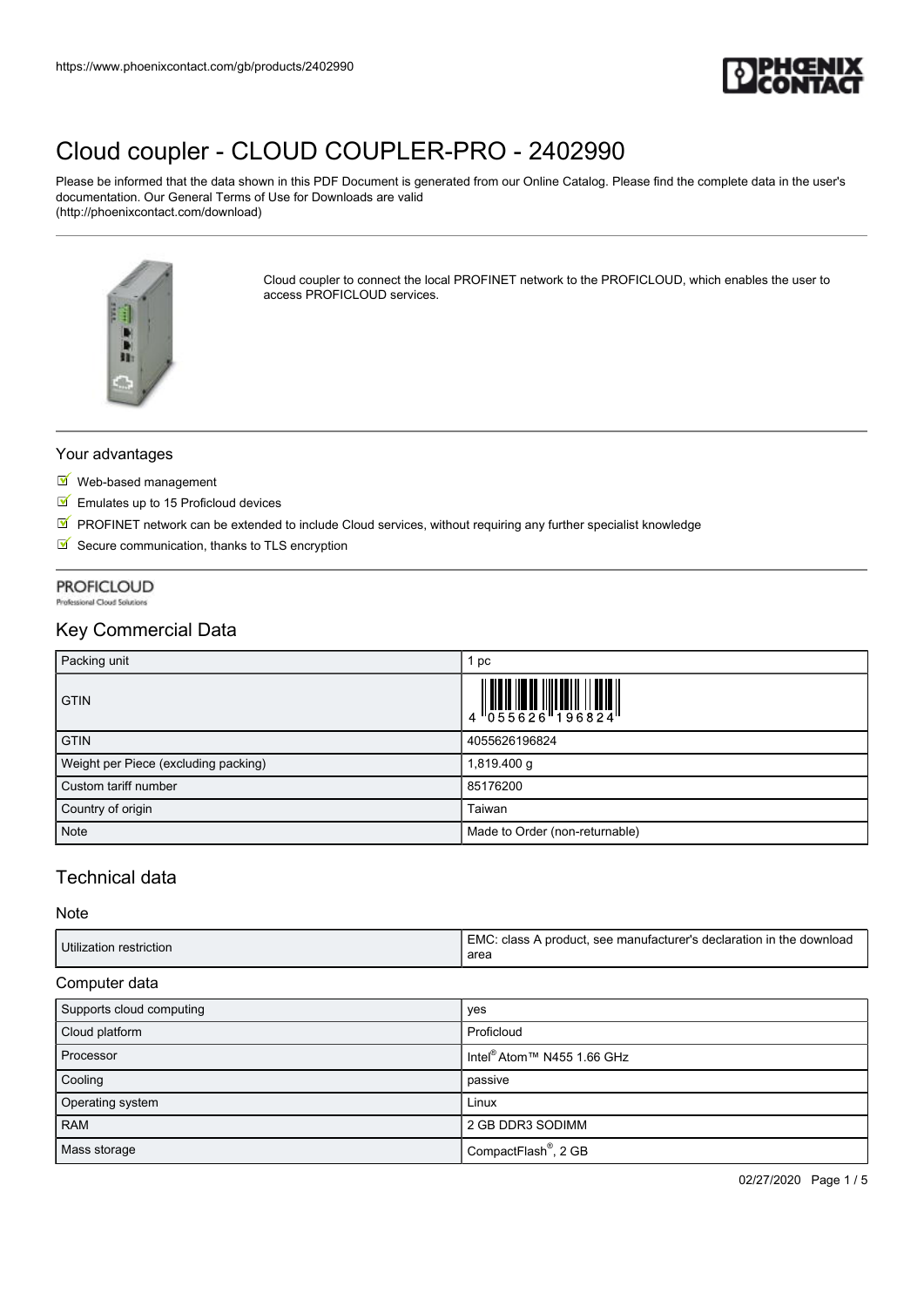

# Technical data

### Computer data

| <b>Network</b>          | 2x Ethernet (10/100/1000 Mbps), RJ45 |
|-------------------------|--------------------------------------|
| Interfaces              | 2x USB 2.0                           |
| Bus system              | <b>PROFINET</b>                      |
| Realtime clock          | Yes (battery-backed)                 |
| Service life of battery | 5 years (typical)                    |

#### **General**

| Mounting type | <b>DIN</b><br>il mounting |
|---------------|---------------------------|
| Weight        | 1.4 kg                    |

### Ambient conditions

| Degree of protection                     | <b>IP20</b>                                  |
|------------------------------------------|----------------------------------------------|
| Ambient temperature (operation)          | $0^{\circ}$ C $$ 50 $^{\circ}$ C $^-$        |
| Ambient temperature (storage/transport)  | $-40 °C  70 °C$                              |
| Permissible humidity (operation)         | $5\%$ 95 $\%$                                |
| Permissible humidity (storage/transport) | $5\%$ 95 %                                   |
| Vibration (operation)                    | DIN EN 60068-2-6                             |
| Shock                                    | 15g, 11 ms in accordance with IEC 60068-2-27 |

### Dimensions

| Outer dimensions: width, height, depth | 155 mm x 145 mm x 49 mm |
|----------------------------------------|-------------------------|

### Device supply

| Power consumption | 12.48 W (typical, at 24 V) |
|-------------------|----------------------------|
| Power supply unit | 24 V DC ±20 %              |

## Standards and Regulations

| Shock                 | 1 ms in accordance with IEC 60068-2-27<br>15g, |
|-----------------------|------------------------------------------------|
| Vibration (operation) | DIN EN 60068-2-6                               |

### Environmental Product Compliance

|            | Lead 7439-92-1                                                                                         |
|------------|--------------------------------------------------------------------------------------------------------|
| China RoHS | Environmentally Friendly Use Period = 50                                                               |
|            | For details about hazardous substances go to tab "Downloads",<br>Category "Manufacturer's declaration" |

# **Classifications**

### eCl@ss

| eCl@ss 5.1      | 27240600 |
|-----------------|----------|
| $c$ Cl $@ss6.0$ | 27249200 |
| eCl@ss 7.0      | 27249290 |
| eCl@ss 8.0      | 27249290 |
| eCl@ss 9.0      | 27240692 |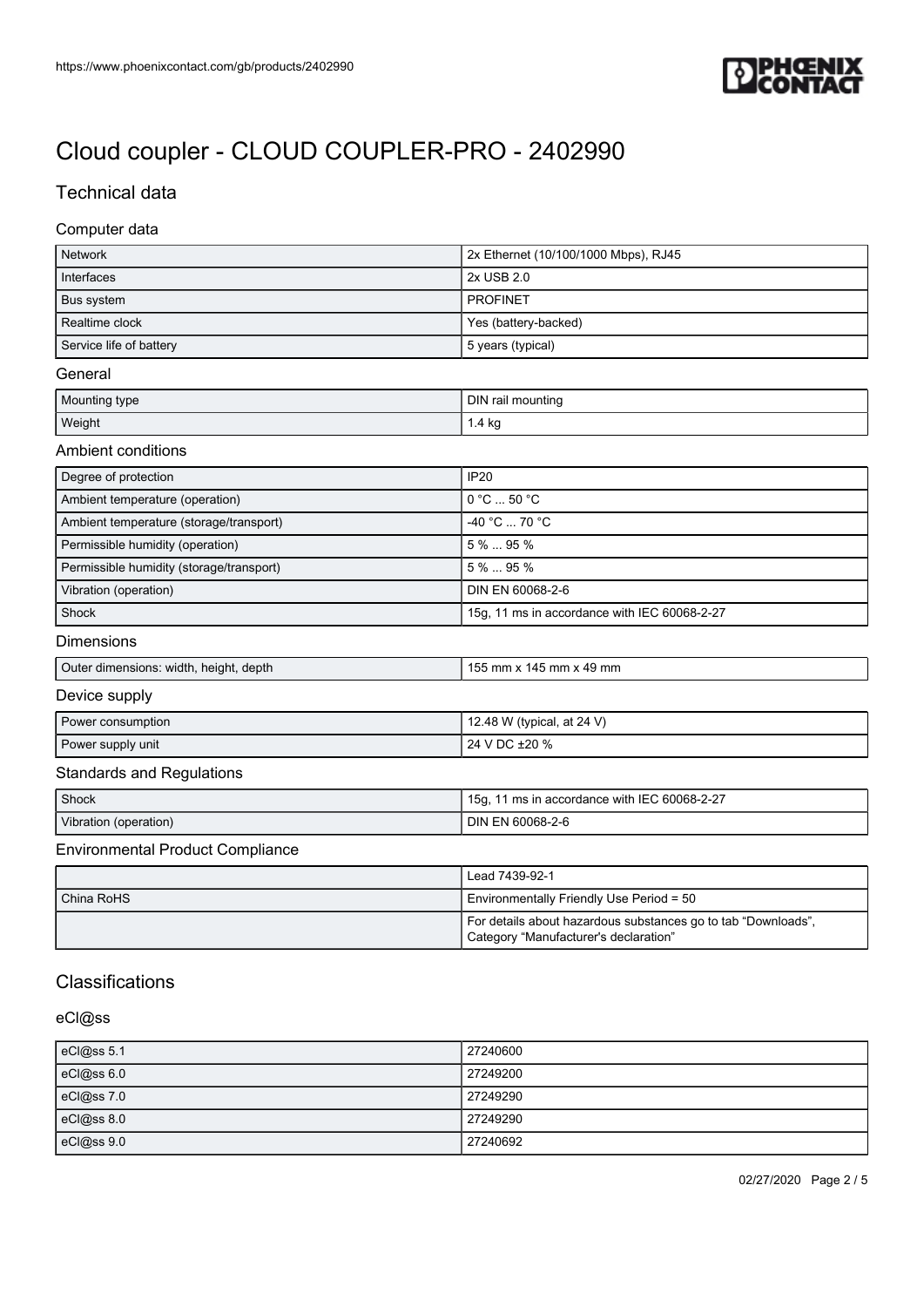

# Classifications

### ETIM

| ETIM 5.0        | EC002584 |
|-----------------|----------|
| <b>ETIM 6.0</b> | EC002584 |
| ETIM 7.0        | EC002584 |

### UNSPSC

| UNSPSC 13.2        | 39121552 |
|--------------------|----------|
| UNSPSC 18.0        | 39121552 |
| <b>UNSPSC 19.0</b> | 39121552 |
| UNSPSC 20.0        | 39121552 |
| <b>UNSPSC 21.0</b> | 39121552 |

# Approvals

### Approvals

#### Approvals

UL Listed / cUL Listed / cULus Listed

### Ex Approvals

### Approval details

| <b>UL Listed</b> | (U)<br><b>LISTED</b>              | http://database.ul.com/cgi-bin/XYV/template/LISEXT/1FRAME/index.htm | FILE E 238705 |
|------------------|-----------------------------------|---------------------------------------------------------------------|---------------|
| cUL Listed       | $_{c}(\Psi_{L})$<br><b>LISTED</b> | http://database.ul.com/cgi-bin/XYV/template/LISEXT/1FRAME/index.htm | FILE E 238705 |
| cULus Listed     | ιYL Jus<br>LISTED                 |                                                                     |               |

## Accessories

### Accessories

**Controller**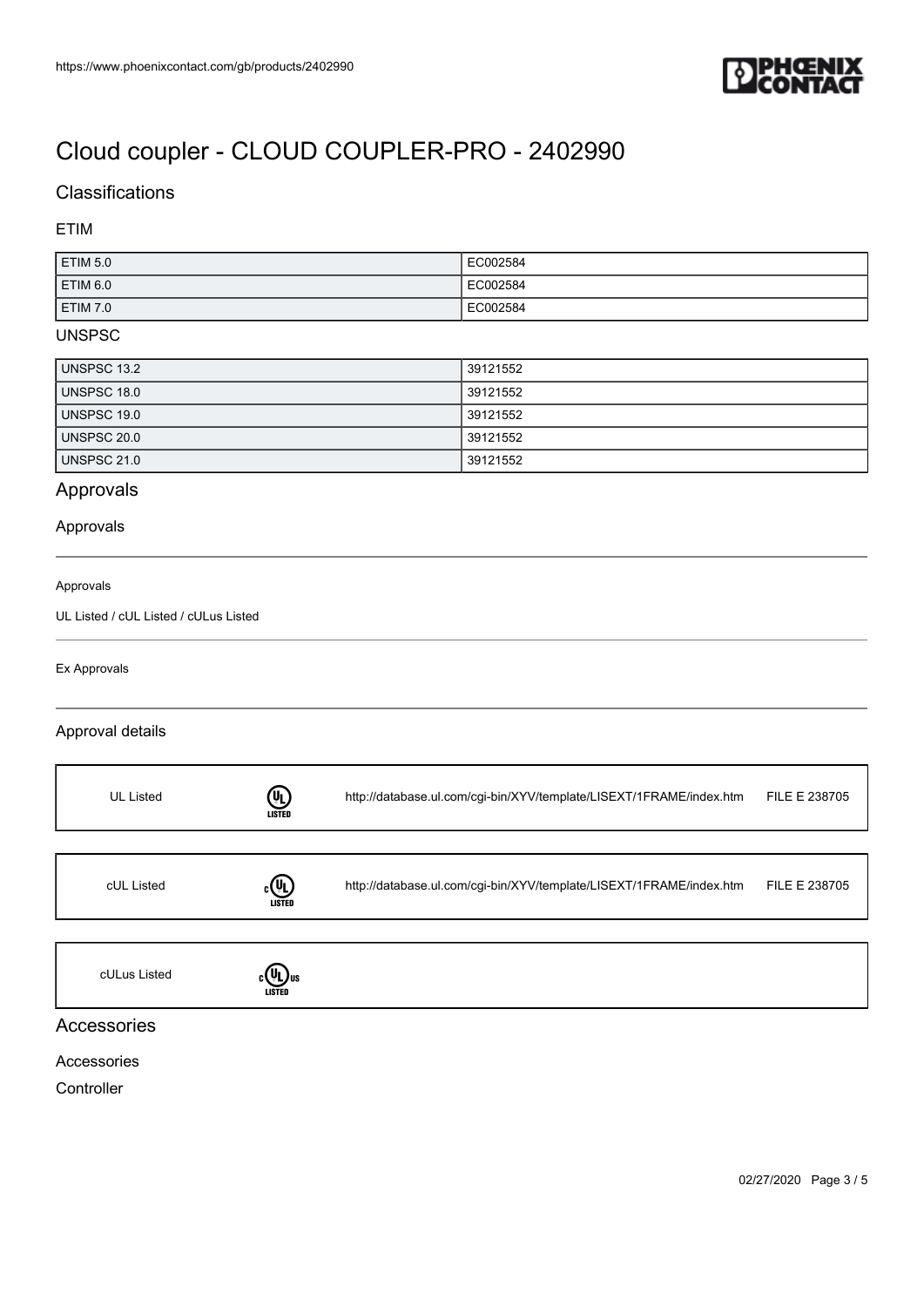

### Accessories

[Controller - AXC CLOUD-PRO - 2402985](https://www.phoenixcontact.com/gb/products/2402985)



Axiocontrol for communicating with the PROFICLOUD. For controlling Axioline I/Os directly. With 2 Ethernet interfaces and programming capabilities according to IEC 61131-3. Complete with connector plug and marking field.

License

[License - CLOUD CREDIT-10 - 2402986](https://www.phoenixcontact.com/gb/products/2402986)



Runtime license for using devices in the PROFICLOUD, credit: 87600 units

[License - CLOUD CREDIT-5 - 2402987](https://www.phoenixcontact.com/gb/products/2402987)



Runtime license for using devices in the PROFICLOUD, credit: 43800 units

[License - CLOUD CREDIT-2 - 2402988](https://www.phoenixcontact.com/gb/products/2402988)



Runtime license for using devices in the PROFICLOUD, credit: 17520 units

[License - CLOUD CREDIT-1 - 2402989](https://www.phoenixcontact.com/gb/products/2402989)



Runtime license for using devices in the PROFICLOUD, credit: 8760 units

02/27/2020 Page 4 / 5